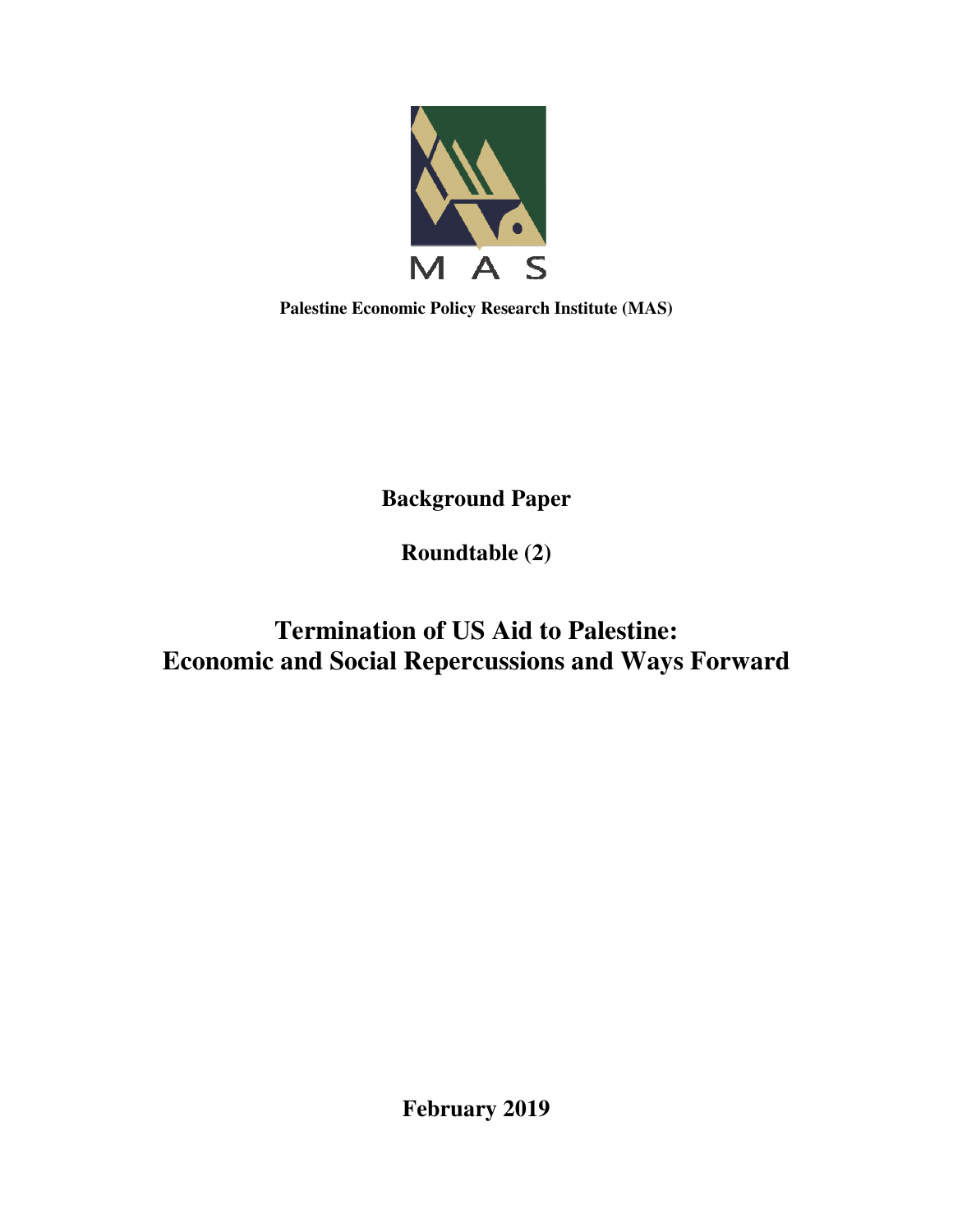This background paper provides a detailed review of aid in its historical and political context from the Government of the United States (US) to the Palestinian people in the West Bank and the Gaza Strip, which completely ceased in 2019. The paper traces the flow of aid from 2001 and analyses its trends, sectoral components and mechanisms of delivery, in order to accurately identify the potential consequences of the cessation of aid on vital programs and sectors still requiring continued support. It then examines some available financial policy options that could help the Palestinian people combat these US and other financial sanctions without jeopardizing social subsidies to the poorest and most vulnerable groups, and without having to defer the public investment program needed to build a more self-reliant economy.

#### **1. Historical and political background of US aid to the Palestinian people**

Since the 1948 Nakba and the ensuing Palestinian refugee crisis, the US has been the largest donor to the Palestinian people and a major political player in the region. American assistance to Palestine began with the creation of the United Nations Relief and Works Agency for Palestine Refugees in the Near East (UNRWA) in 1949. UNRWA is the first international humanitarian organization established by the international community as a recognition of its responsibility for the Nakba that befell the Palestinian people who were displaced in the wake of the occupation of 80% of Palestine and the establishment of the State of Israel. In addition to US funding for UNRWA, which has flowed for the past 70 years, the US Agency for International Development (USAID) has funded humanitarian and social assistance programs in the occupied Palestinian territory since the 1980s through US non-governmental organizations. Following the Oslo Accords and Washington Agreements, the USAID started implementing programs in various sectors in the West Bank and the Gaza Strip. As of the second intifada, the United States also started providing direct financial assistance to the budget of the Palestinian National Authority (PNA). In the years following the Palestinian internal divide of 2007, US aid broadened in scope and size to include various areas of governance, nonlethal security, emergency relief, social services, economic development and infrastructure.

This consistent policy of providing US aid to the Palestinian people (however much it varied over | 12 Republican and Democrat administrations) was dealt a strong – possibly fatal - blow by Donald Trump's decision to cease as of 2018-2019 all US aid to the Palestinian people (contributions to UNRWA*,* USAID programs and other bilateral economic assistance). It is well-known that donor countries' assistance to the Palestinian people, including that by the United States, has always been linked to the policies of these donors towards the Palestine question, fluctuating in size, form, channel and goals according to their changing political positions and their global and regional developmental agendas, especially in the 25 years that followed the Oslo Accords. Social and economic consequences of such move aside, Trump's aid cutoff is unprecedented in the history of the US-Palestinian relationship and it constitutes a critical escalation of political pressure and a hostile attitude not only towards the Palestinian Liberation Organization (PLO) and the PNA, but also towards the Palestinian people and their politics. Ilana Feldman (2018) observes that "the assault on UNRWA is a full spectrum assault on Palestinian politics."

No matter the justifications that this administration offered for its extreme decision, they did attempt to deny that the aid cutoff is tantamount to collective punishment of the Palestinian people as a whole, or a US political and financial reaction to PLO's refusal to submit to the Trump administration's positions towards the Palestinian question, on Jerusalem and Palestinian refugees, not to mention its complete alignment with Israel's settlement policies (Congressional Research Service, 2018). The decision to cease support for the West Bank and the Gaza Strip is by all accounts a strategic reversal of the decades-long US view of its international responsibilities and its role as a sponsor of the Middle East peace process in particular. The new US position put an end to its constant attempts to appear as a "honest broker", which indeed never was committed to promoting Palestinian welfare and good governance as it was to defending the ambitions of its biggest security, political and economic ally in the region, Israel. This drove 34 US Senators to send a letter to Trump saying: "We are deeply concerned that your strategy of attempting to force the Palestinian Authority to the negotiating table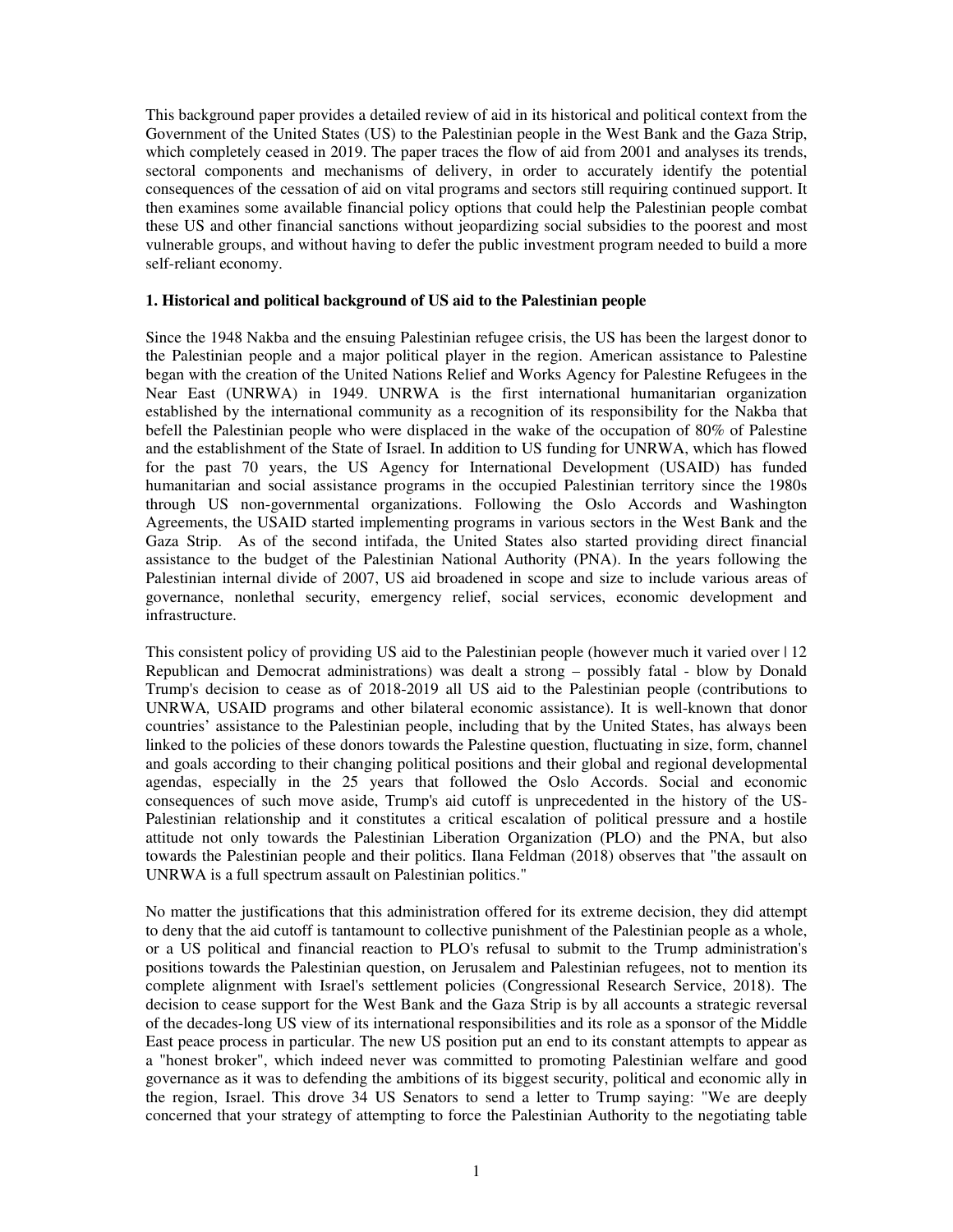by withholding humanitarian assistance from women and children is misguided and destined to backfire" (Congressional Research Service, 2018).

It is true that many US international foreign (and domestic) policies have been overturned since Trump came to power along with a team hitherto unknown in US foreign policy, and that the Palestinian issue, like others, was subject to Trump's controversial method of governance– alternating between improvisation and chauvinism. Apart from being a cowardly political blow, this foreign policy has particularly critical humanitarian and social implications in the Palestinian case. Regardless, it seems that we are facing a fundamental change that is unlikely to change under this Administration (in the next two to six years), not to mention the difficulty of predicting future US policy even after its departure.

In the following sections, we look at the development of US aid to Palestine, focusing on the 2001- 2018 period– which witnessed three different administrations (Bush Jr., Obama and Trump)– and its sectoral distribution, some of which was vital for large segments of the Palestinian people, such as poverty, food security, healthcare and education services. The paper also looks at the consequences of the aid cutoff on some major sectors that require an urgent international and Palestinian funding response to spare the poor and refugees paying the price of this harsh US policy.

#### **2. Channels of US aid to Palestine, 2001-2018**

As stated above, US assistance previously focused on three main areas: support to UNRWA through multilateral funding mechanisms / programs, bilateral humanitarian and development aid through USAID, and foreign and security policy programs bilateral assistance delivered through government agencies, especially the Department of State.

**2.1 Multilateral Assistance (UNRWA):** As the largest donor to UNRWA, the United States had contributed a total of \$ 6.25 billion since 1950. The contribution reached a peak of \$ 400 million in 2014, declined to \$ 360 million in 2016 and 2017 and winded down to only \$ 65 million in 2018 before it was completely stopped in 2019 (Congressional Research Service, 2018). That US funding was allocated as a contribution to UNRWA programs that educate 525,000 Palestinian (refugee) students, provide food assistance to around one million refugees in the Gaza Strip and contribute to public health services for the refugee population in Palestine, Jordan, Syria and Lebanon. The final US decision to cease funding to UNRWA after 69 years of support came in August 2018 on the pretext that the United States was no longer willing to shoulder the disproportionate share of the burden of UNRWA's operations because, the administration reasoned, "the fundamental business model and fiscal practices that have marked UNRWA for years –tied to UNRWA's endlessly and exponentially expanding community of entitled beneficiaries –is simply unsustainable and has been in crisis mode for many years" (ibid). What is, however, not explicit in the official US statements is the conviction that the very existence of UNRWA reinforces the endurance of the question of refugees and their right to return to their homes at the forefront of contentious issues, which have frustrated the administration's attempts to impose its agenda known as "the deal of the century" (ibid; Feldman, 2018). The continued US support for other refugee programs in the region is further proof that the only US goal in cutting UNRWA funding is its complicity with Israeli schemes to dissolve the cause of the Palestinian refugees.

**2.2 Bilateral (direct) assistance:** According to USAID data (2019), the United States provided via its different channels a total of \$ 6.9 billion in aid to the Palestinian people in the occupied territory between 2001 and 2018 (an average annual rate of \$ 385 million). Prior to 2001, the aid had never exceeded \$ 100 million annually. Since then, however, it grew, reaching \$ 200 million in 2007 in response to the humanitarian crisis in the aftermath of the second intifada. By 2009, it had reached an all-time high of \$ 890 million before it declined slightly to \$ 830 million by 2011 in support of the budget of the PNA and its efforts toward building state institutions during that period. Of course, fluctuations in aid were not only linked to the volatile political and security events (the intifada, the internal divide, the reform stage, etc.), but also to the PNA's limited absorptive capacity and the US-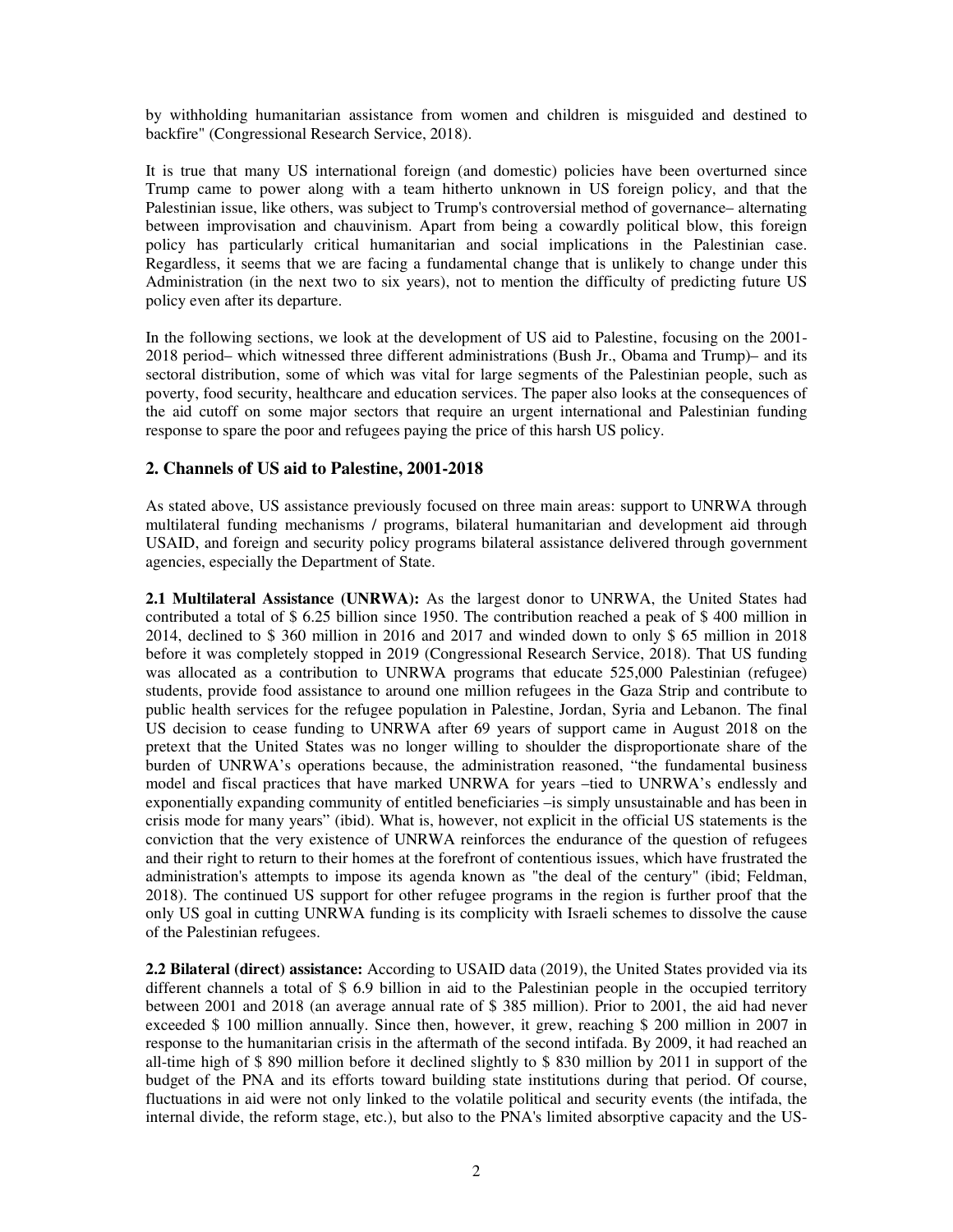Palestinian bilateral agreements, as well to selectivity and disparity between humanitarian, social, economic and security priorities.

Apart from these determinants of US aid, each administration, it appears, had more or less sympathy, or hostility, toward the Palestinian people; and change in the scale of financial assistance reflected differences in the approaches of US administrations to the Palestine question. In the first three years of Obama's term, US aid reached \$ 2.3 billion, and throughout his two terms, assistance to the Palestinian people totaled \$ 4.9 billion or 71% of the US total aid since 2001, while aid during Bush's 8-years in office constituted 21 percent of the total aid in the period. In stark contrast, the overall spending during Trump's first two years was hardly \$ 522 million, the majority of which was planned prior to his assumption of power.

A range of US government agencies have administered the process of planning and spending of bilateral aid provided under the Economic Support Fund account, especially via USAID, the Department of State, the Department of Defense, the Department of Agriculture, the Department of Treasury and some other agencies. Part of the assistance to the Palestinian people was provided through international or regional security and political programs such as the Nonproliferation, Antiterrorism, Demining and Related Programs (NADR)" and International Narcotics Control and Law Enforcement *(*INCLE*).* USAID administered the largest share of US aid (more than 90% between 2001 and 2006). As of 2007, nevertheless, other agencies began funding the PNA, and implementing programs in institutional development, rule of law and establishing security. USAID's contribution since then remained steady at 60-80% in most years, yet it peaked in 2009-2013, with a total of \$2.3 billion spent during that five-year period. The only year in which USAID's share of total US assistance was less than half of total US aid was 2016, when funding for USAID programs was \$ 284 million (46% of the total). Since US agencies (mainly Department of State and Department of Agriculture) started spending significantly on particular programs in Palestine (\$ 70 million in 2007), allocations for these programs have rapidly increased to \$ 360 million in 2009 and \$ 332 million in the last year of Obama's presidency (see Figure 1 below).



# **Figure 1: Direct US aid to the West Bank and Gaza Strip, By major sector, 2001-2017 (\$ million)**

Source: USAID Database (accessed at https://explorer.usaid.gov/aid-dashboard.html), 2019

### **3. Strategic sectoral assistance and the consequences of cutoff on Palestinian economic and social conditions**

With such developments in US aid (particularly the significant rise in the post-2008 period and the gradual decline in the subsequent years, leading to a complete halt in 2018), more than half of the aid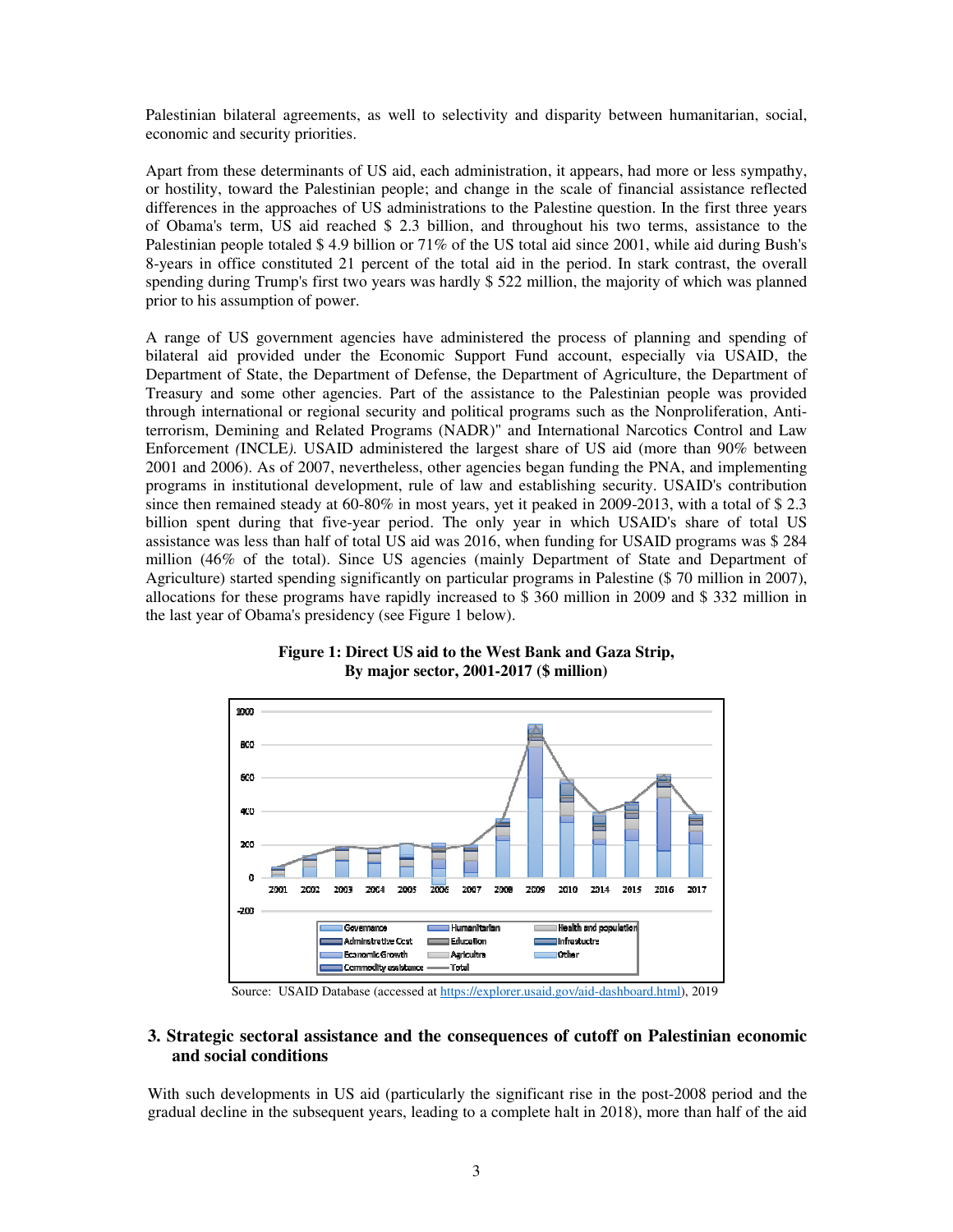remained concentrated in the governance sector (with its wide-range of subsectors), reflecting the donor's priorities and response to changing Palestinian conditions (relief, reform, development, etc.). The share of governance in 2009 (the year in which aid reached its peak) and 2017 (the last year of US aid before cutoff) accounted for 52% and 54%, respectively, although total aid in 2017 was only one-third of its 2009 level, reflecting a US relatively constant attitude toward this particular sector. main areas: government and civil society (\$ 116 million and \$ three inallocated Governance aid is  $<sup>1</sup>$ </sup> 84 million in 2009 and 2017, respectively), conflict, peace and security (\$ 335,000 and \$ 17 million) and a large share in social services. Indeed, the largest amounts under the governance program were earmarked for social welfare services for the poor – with allocations declining from \$ 362 million in 2009 to \$ 104 million (or 28 percent of total aid) in 2017. Out of the 11 programs under the "government and civil society" category (which covers legal, civil, informational and institutional areas of governance), the largest share was for legal and judicial reform (\$ 116 million and \$ 83 million in 2009 and 2017, respectively).

The most significant change in aid to other sectors was the shift away from the humanitarian priority characteristic of the pre-2010 period. In 2009, emergency relief (in-kind assistance and food) amounted to \$ 305 million (33% of total aid). The figure dropped to \$ 74 million (or 20% of total aid) by 2017. Humanitarian relief programs were, thus, the second largest overall beneficiary (with an average 24%) of US assistance since 2001.

This decline in the value of humanitarian assistance mirrored a similar decrease between 2009 and 2017 in aid to infrastructure (especially transport / road and storage), education (primary education, higher education, teacher training), economic development (business services, trade policy, and the development of the industrial sector, especially micro-enterprises), falling by 70%, 37% and 44%, respectively. In 2017, the combined share of these sectors (only \$32 million) was less than 9% of US aid. Despite the overall decline in aid to the health and population sector (including the provision of safe drinking water, basic health care and health management) from \$ 40 million to \$ 35 million between 2009 and 2017, its share of total US assistance increased from 4.4% to 9.5% between those two years.

In what seems like a common approach by all donor countries, the agriculture sector received little US aid (\$ 2.3 million in 2009 and a meager \$ 386,000 in 2017, or 0.1% of total aid). Over a period of 18 years, US aid to Palestinian agriculture totaled \$ 29 million, a miserable 0.4% of total US aid since 2001.

Finally, as is often with all donor countries, the financial costs of managing the planning and spending US assistance are counted as part of that assistance to Palestine. Such costs increased from \$ 19 million in 2009 to \$ 29 million in 2017. While aid fell dramatically during that period, the financial costs ballooned from 2% to 8% of total aid. It is unclear how the US administration was able to pump nearly \$ 1 billion in aid in 2009 at a much lower administrative cost than that of managing one-third of the amount in 2017. This may be due to more scrutiny of aid expenditure that has of late been employed for political or operational reasons, as well as for the imperative of economies of scale when providing humanitarian and social assistance and substantial budget support in 2009 compared with 2017.

 $\overline{a}$ 

<sup>1</sup> Rationale for choosing these two years: 2009 was a year of humanitarian crisis, while 2017 was an ordinary year.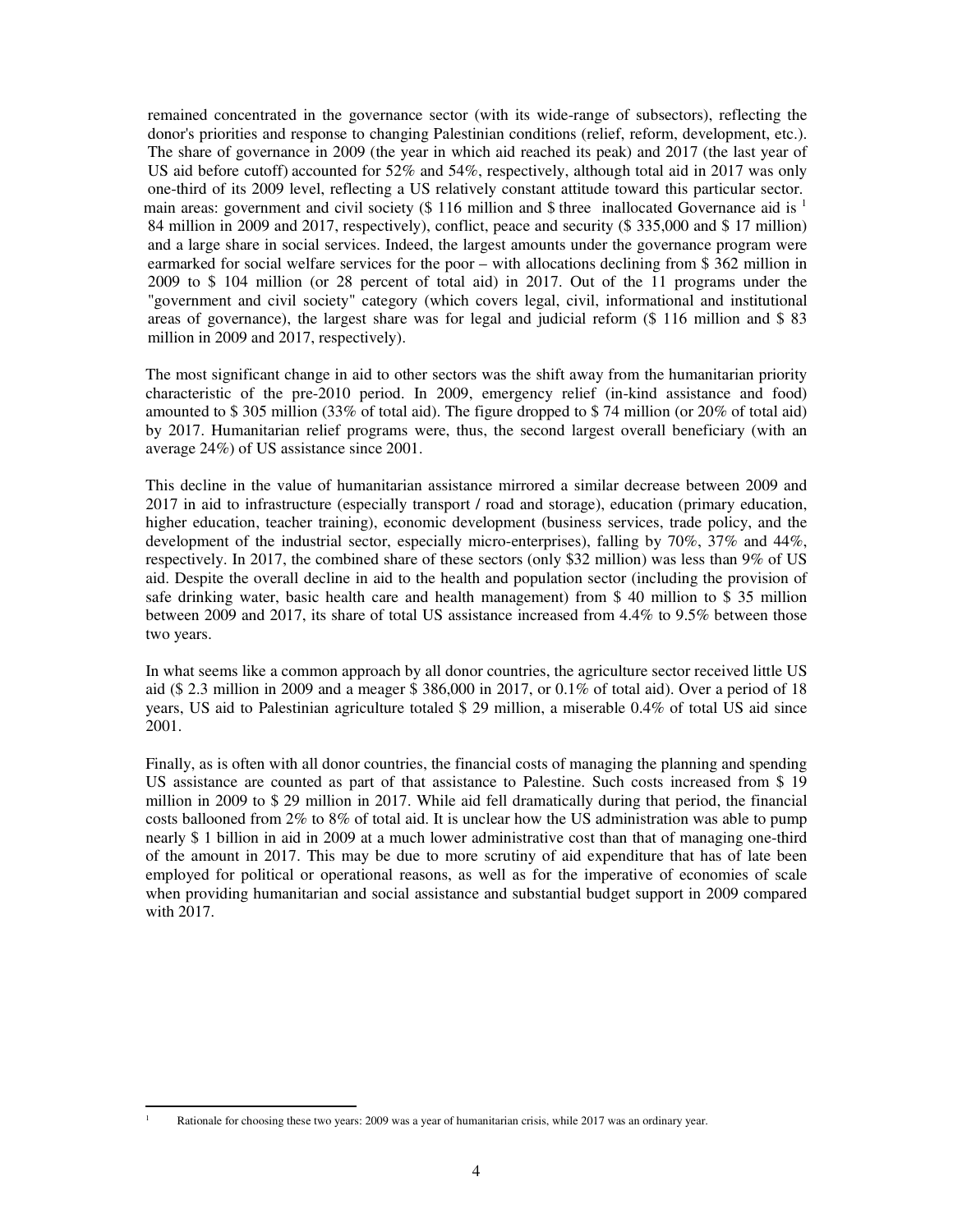

**Figure 2: Sectoral allocation of US aid– 2009 and 2017** 

Source: USAID Database (accessed at https://explorer.usaid.gov/aid-dashboard.html), 2019

The sectoral allocation of aid in 2009 vs. 2017 (as shown in Figure 2 above) reveals two main constants: a commitment to building PNA institutions and a recognition of the magnitude of the humanitarian and social suffering of the Palestinians. This comes within a US liberal economic philosophy that development is based above all on institutional reform (good governance) and the welfare of the poorest (social safety nets), while decisions regarding economic activity are solely guided by the markets, with limited governmental interventions to unleash market forces. Although this development orthodoxy has become outdated and proved ineffective in bringing radical development transformations in Palestine and in many other countries, US commitment in the Palestinian case to the set of policy prescriptions advocated by the "Washington Consensus" (which governs the advice and funding of international financial institutions and the US Treasury based in Washington D.C.) comes as no surprise. Apart from the economic ideology underlying that philosophy, the structure of US aid to the Palestinian people reflects the American ideation of the desired political form of a Palestinian state, which the United States had (at least until Trump's administration) stressed the necessity of its establishment.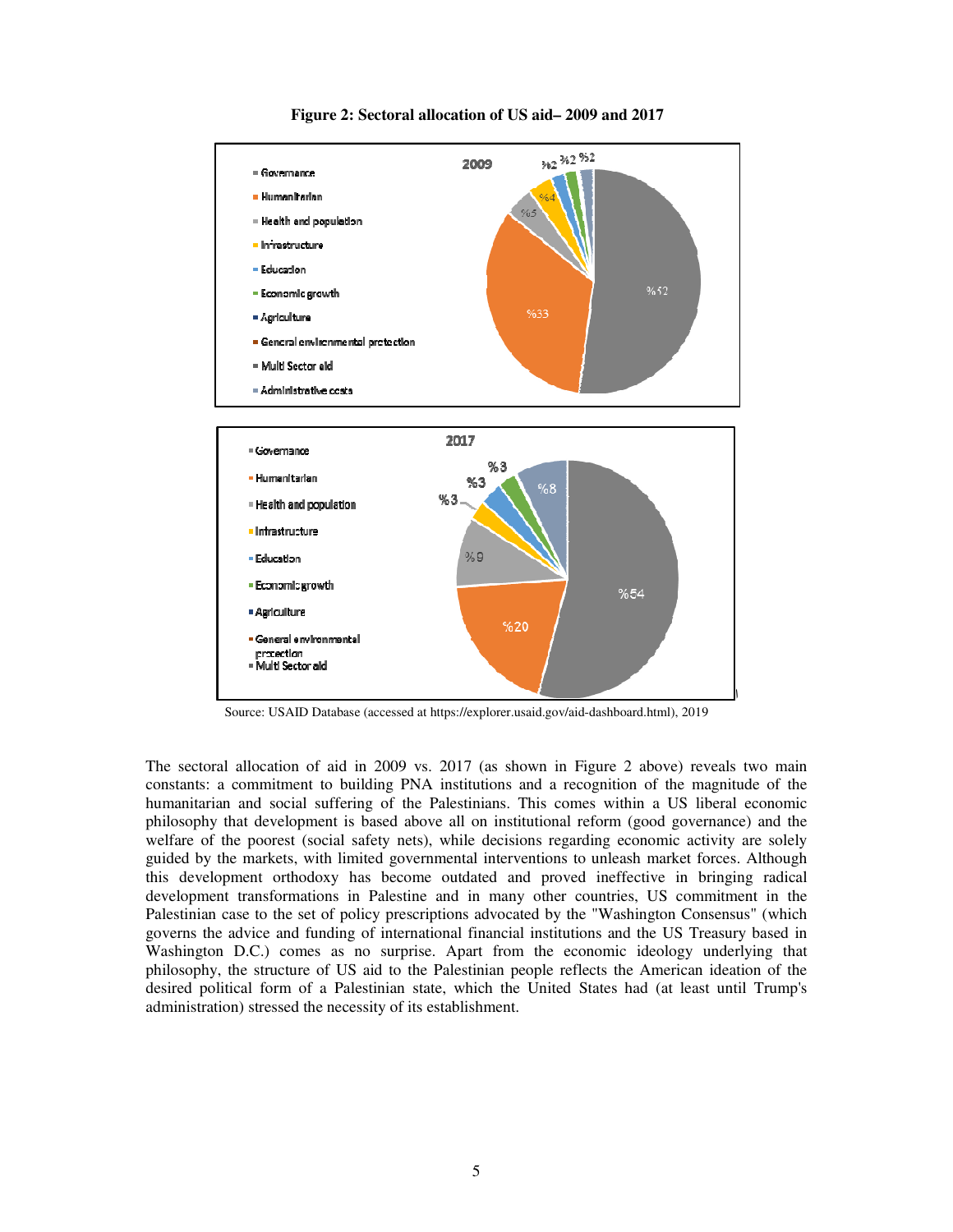# **4. The major sectors and groups affected by the cessation of aid and the alternatives that can compensate for lost aid or mitigate its consequences**

In addition to the established economic doctrine underlying the programs the US government implemented in aid to the Palestinian people (the insufficient support for productive sectors, the exaggerated focus on institutional reform, and the considerable administrative costs), US assistance has come under more severe criticism. Some believe that channeling part of the aid to projects that make the Palestinians adapt and acquiesce to a *de facto* occupation (e.g., through road network projects linking some Palestinian towns through colonial settlements or through bypass, winding roads around those settlements on the pretext of improving the "fabric of life" of the Palestinians) only perpetuates, rather than changes, the current conditions in the Palestinian occupied territories (Jabary-Salamanca, 2016). Others see the American decision to cease aid as an unintended gift to the Palestinians because it frees them from dealing with Trump's hostile administration and enhances Palestinian political and financial independence, assuming that alternatives do exist or that the aid can be readily dispensed with as it was never meant to serve Palestinian national interests (Tartir and Wildman, 2019).

It should be made clear, however, that the paper does not aim to assess the effectiveness or probity of US aid to the Palestinians; rather, it examines its components so as to make it easier for the Palestinian economic decision-makers to identify the sectors that may be troubled by the cessation of US aid and the previously US-supported programs that can be abandoned without a negative impact. It should be stressed that this aid is not a handout, a humanitarian gesture, a signal of the generosity of the American people or even an American recognition of the rights of the Palestinians. The true reason why the United States continued to financially help the Palestinian people for 70 years is that aid for the Palestinians is understood as an indispensable entitlement and political *sine qua non*, and it should remain so until a just settlement of the Palestinian question is reached. Thus, receiving aid from any side shouldn't be understood as compliance with international political interests / agendas, nor should it mean that the basic rights of the 5 million Palestinian refugees can be protected or that the PNA can be maintained under the occupation without international financial assistance, no matter how often it fluctuates. It is that which amplifies the scale of the harm inflicted by the US administration when it decided to cease aid to Palestine, let alone its other unjust decisions, such as recognizing Jerusalem as the capital of the State of Israel. The imperative to face the aid cutoff decision entails not only finding alternatives, but also not allowing any side to infringe upon Palestinian basic living rights through imposing such financial sanctions.

Looking at the framework of US aid in 2017, the vital and less important sectors can be identified as follows:

**4.1 UNRWA Financing**: One of the most appalling aspects of the US decision is ending funding of UNRWA. At stake is UNRWA's financial sustainability and its ability to continue delivering health and education services to the refugee population. In addition, the cessation of aid has implications regarding the US position towards the issue of the Palestinian refugees. Some analysts say that stopping funding of UNRWA echoes well with the approach Trump's administration has taken toward the question of Jerusalem ("taking the issue off the negotiating table") in a phased abolition of the socalled "permanent status issues" that were deferred to permanent status negotiations under the Oslo Accords. To date, UNRWA seems to have been able to replace American aid with increased funding from European and Arab donors (\$ 425 million in pledges to cover its 2019 deficit). With some countries demanding that UNRWA adopt austerity measures in spending on services to refugees, many observers warn of the dire social consequences of further austerity in the Agency's already tight services in Palestine and the refugee hosting countries. UNRWA's financial sustainability, under such conditions, does not seem to be guaranteed, and therefore the United States should not be absolved of its historical political responsibilities towards Palestinian refugees, no matter the changes in its policies towards the Palestine question.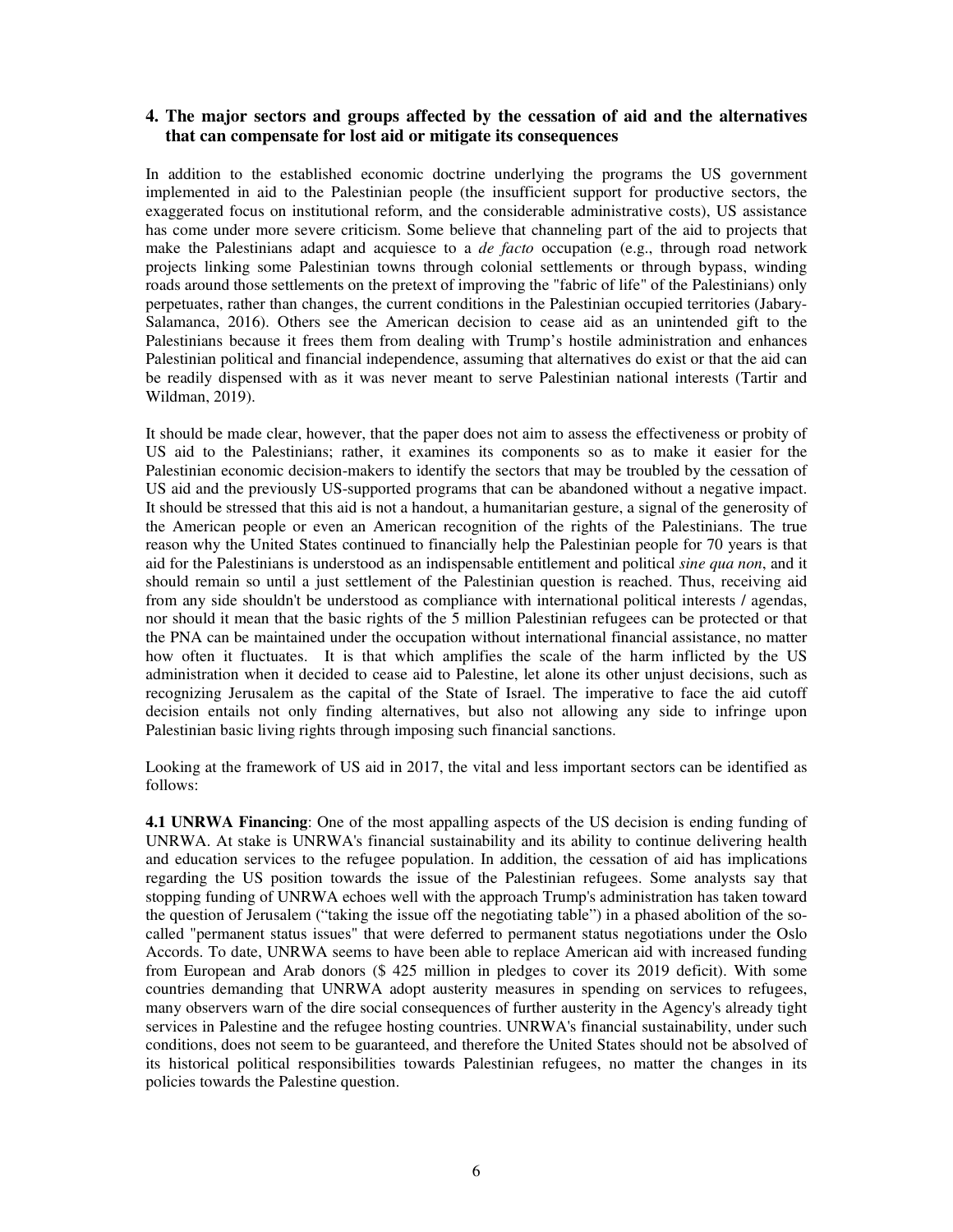**4.2 Bilateral vital assistance that should be urgently substituted**: "Vital" funding may be considered that which cannot be suspended as it is directly related to services that ensure a decent life for Palestinian citizens as well as subsistence for the poorest or vulnerable groups. Table 1 below suggests priority programs which the government will have to finance whether using its own resources or through alternative international donors (at least \$ 250 million). Those affected by the US aid cutoff are beneficiaries who receive cash and food subsidies provided by the Palestinian government and its international partners, as well as beneficiaries of other programs (e.g. from building schools and medical assistance such as that provided to cancer patients). One look at the figures for these beneficiaries can reveal the prejudicial socioeconomic consequences of a new American policy that fights Palestine by assaulting its poorest segments. If funding of these vital areas stops, development and social welfare will suffer significantly. Obviously, failing to secure alternative sources for such vital sectors (particularly social development and humanitarian relief) could put an unbearable burden on disadvantaged Palestinian social strata.

|                                | 2009        | 2017        |
|--------------------------------|-------------|-------------|
| Social Welfare Services        | 362,200,572 | 103,743,830 |
| Humanitarian relief            | 282,909,622 | 67,266,100  |
| Food assistance                | 21,826,800  | 7,039,496   |
| Providing water and sanitation | 24,761,730  | 30,068,673  |
| Primary health care            | 4,888,843   | 5,718,534   |
| Travel and transportation      | 34,218,065  | 8,980,813   |
| Education                      | 19,592,159  | 12,341,803  |
| Economic development           | 17,785,352  | 9,892,303   |
| Agriculture                    | 2,352,603   | 386,976     |
| Total                          | 770 million | 245 million |

#### **Table 1: US Aid to Vital Economic and Social Sectors, 2009 vs. 2017 (million dollars)**

Source: USAID Database (accessed at https://explorer.usaid.gov/aid-dashboard.html), 2019

**4.3. Less important sectors (where US aid can be dispensed with or where the performance of the beneficiary sector does not hinge on such aid):** Identifying such a typology aid is ultimately subject to discretion informed by different perceptions regarding how important/unimportant an item of expenditure might be. In all cases, however, the PNA should be able to manage the governance sectors that used to receive US support without needing to identify urgent alternative sources of funding, or around \$ 150 million of US annual support to various programs under the rubrics of governance, "peace-building", security and administrative costs.

**4.4 Outlook of future US aid to the Palestinians:** After the Palestinian decision in January 2019 not to receive the last remaining component of US aid (about \$ 60 million for security programs), it appears that the only thread that the US administration may keep with the Palestinian people is through a congressional bill that would establish a Palestinian Partnership Fund (with an annual budget of \$ 150 million). This is intended to facilitate and finance joint economic, research and investment ventures "between Palestinian entrepreneurs and companies in the United States and Israel."<sup>2</sup> The bill stipulates that "the fund's administrators would be precluded from discriminating against any community or entity in Israel, the West Bank, or Gaza" —presumably including Israeli settlements in the West Bank—"due to its geographic location" (Congressional Research Service, 2018). Perhaps more than any of the hostile American policies against the Palestinians since Trump assumed office, this project reflects the content and goals of the "Deal of the Century" and the depths

 $\overline{a}$ 

<sup>2</sup> https://fortenberry.house.gov/sites/fortenberry.house.gov/files/FORTEN\_049\_xml%20(002).pdf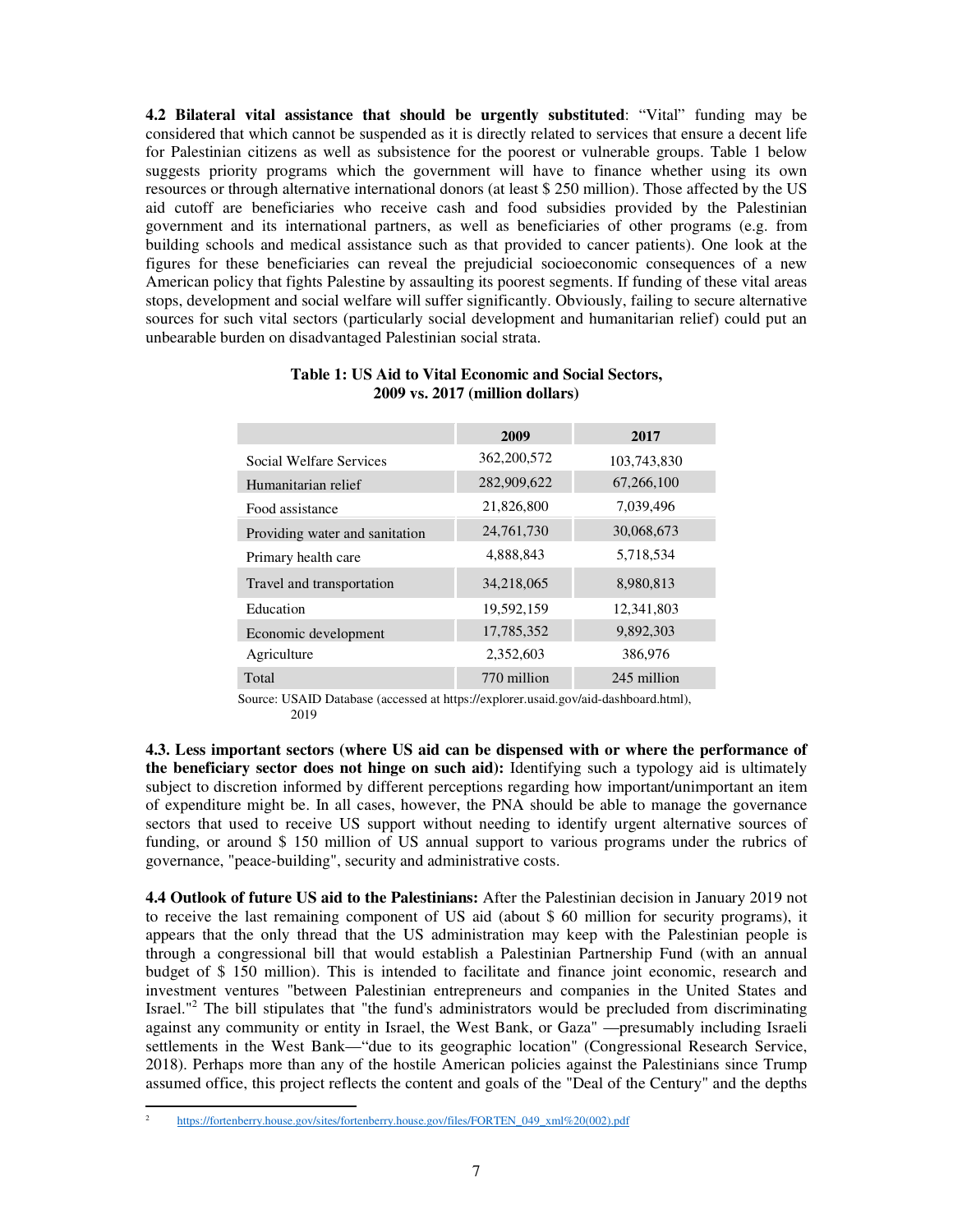to which US policies have fallen, to a level that erases the independent Palestinian entity and reduces it to a mere commercial partner of US and Israeli capital.

## **5. Conclusion**

Therefore, under the best economic and political conditions, it might be possible to secure the \$ 250 million lost through US cessation of aid to vital sectors. However, if this American financial assault on Palestine's poor is accompanied by an escalation in financial sanctions that the occupation authorities threaten to impose on the Palestinian clearance revenues, which Israel is supposed to transfer in full and unconditionally (in what is effectively two fronts in one financial war), then the Palestinian financial and economic outlook in 2019 will be nothing if not alarming. Past episodes in 2006-2007 and 2011-2012 in the face of such international and Israeli financial sanctions have taught us that the banking system and the Palestinian treasury can live with such conditions for 3-12 months, as a MAS study suggested:

*Depending on their duration, the impact of clearance revenues suspensions on the Palestinian banking system has been transmitted in past episodes through more PNA borrowing, the interruption of loan payments by PNA employees and private sector suppliers, and increased credit risk due to deteriorating economic conditions. So far, clearance revenues suspensions have not caused major disruptions to the banking system. Cooperative arrangements between the Palestine Monetary Authority (PMA), the PNA Treasury, and the banking system have been successful in past episodes in averting financial crisis* (Hamed, 2017).

Another study by MAS– which looked into international experiences in financing the government's activities by prioritizing investment expenditures for the development of strategic sectors– reached the conclusion that it is possible for the Palestinian authorities to sustain more public deficit if emergency circumstances or development strategy require so:

*Therefore, the PNA should first intensify its efforts to obtain funds from external donors, and eventually widen the scope of international partnerships (e.g. with a focus on Asia). The use of these grants should be embedded in a broader development strategy, so that donors would be reassured that the funds are directly invested in infrastructure and productive activities (not consumption!). Secondly, any legal restrictions on government debt accumulation should be avoided. Such a stance poses an entirely arbitrary limit to government finance, whilst disregarding saving and investment positions of other sectors. As long as a debt limit is not imposed, the government could take on extra credit with the PMA, where some room for maneuver appears to exist. The PMA, in turn, could enhance its capacities through a closer cooperation with the BoI, which should – at least – include the establishment of a credit facility to ease access to NIS reserves* (Flassbeck et al, 2019).

In concluding, we pose a set of questions for consideration in discussing the interventions that can be deployed to survive the expected financial shock in the wake of US aid cessation (and any potential Israeli financial sanctions) and to secure full funding for the threatened PNA's social and investment programs:

- 1. What are the prospects for intensifying and diversifying efforts to obtain as much as possible of international grants (or loans) to finance public investment in infrastructure and productive economy?
- 2. What are the possible austerity measures in current spending? How tolerable they are, especially with regard to the operational budgets of the ministries? Should the PNA opt for delaying the pay of a certain portion of public employees' salaries (according to the salary range), encouraging early pensioning, or freezing new employment?
- 3. Can the tax compliance for existing taxpayers– or other measures– be raised to increase tax revenues without having recourse now to the tougher, more perilous expansion of the tax base?
- 4. Is the PNA prepared to deploy an investment and commercial program that stimulates the local economy and increases tax revenues from more domestic production?